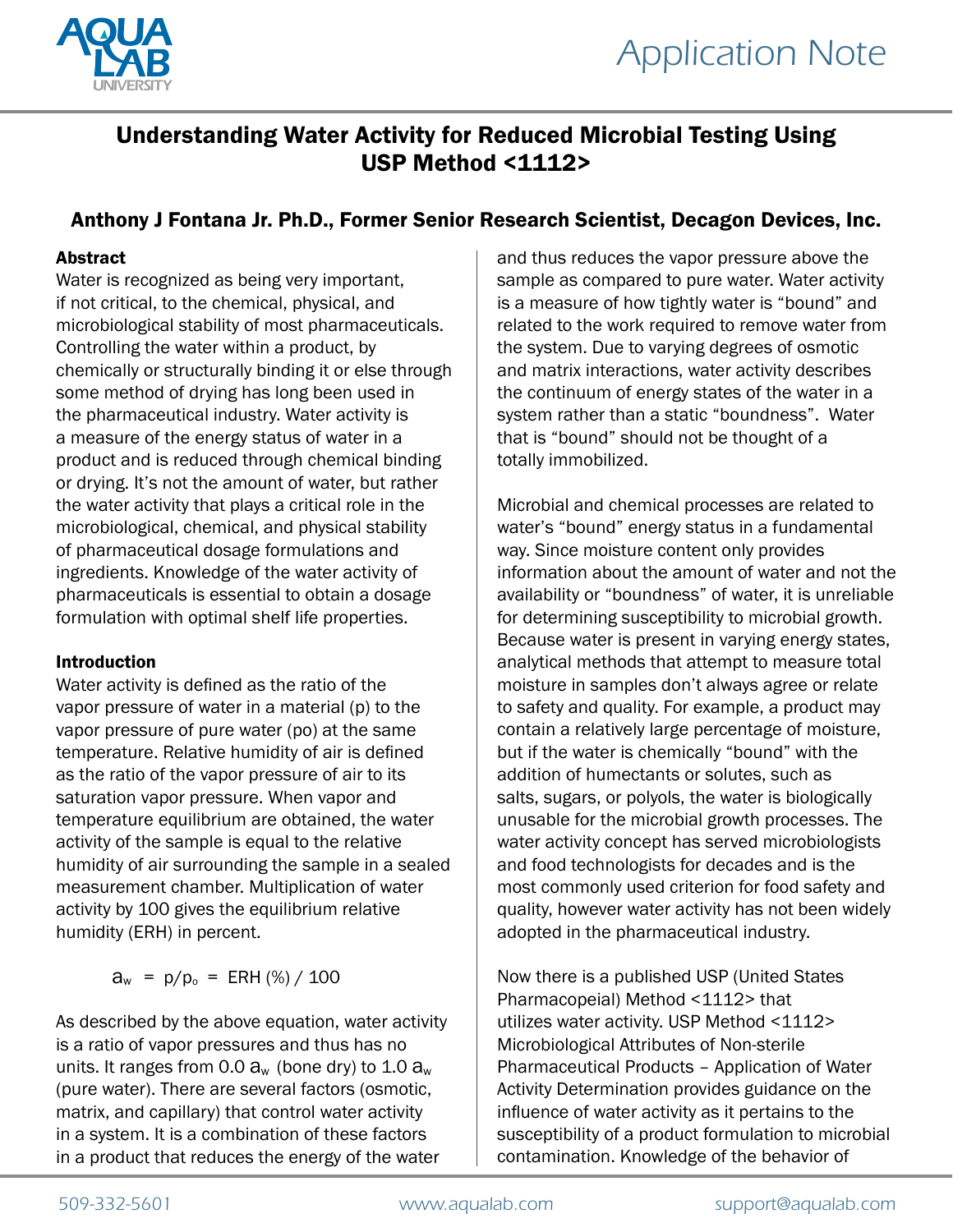

microorganisms in pharmaceutical products at different  $a_w$  levels is essential to effectively utilize USP method <1112>. The chapter discusses the potential for improving product preservation by maintaining low water activity. The determination of the water activity of non-sterile pharmaceutical dosage forms aids in the following:

• Optimizing product formulations to improve antimicrobial effectiveness of preservative systems

• Reducing the degradation of active pharmaceutical ingredients within product formulations susceptible to chemical hydrolysis

• Reducing the susceptibility of formulations (especially liquids, ointments, lotions, and creams) to microbial contamination

• Providing a tool for the rationale for reducing the frequency of microbial limit testing and screening for objectionable microorganisms for product release and stability testing using methods contained in the general test chapter MicrobialLimit Tests <61>

#### Materials and Methods

Minimum water activity values for growth were obtained from a survey of literature values. AquaLab Series 3TE (Decagon Devices, Inc., Pullman WA) was used for all testing of pharmaceutical and over-the-counter (OTC) drug products.

#### Results

Table 1 lists the minimum water activity level for growth of USP-specified and objectionable microorganisms for pharmaceutical products. The lowest  $a_w$  at which the vast majority of pathogenic bacteria will grow is about 0.91. The only exception to this is Staphylococcus aureus, which will grow at a water activity of 0.86 under aerobic conditions. The minimum water activity level for growth of molds and yeast is 0.70 and is lower than that for bacteria. The lowest level for any microbial growth is 0.61.

Microorganisms require a certain amount of "free" water to support growth (Table 1). Control of the

water activity in a pharmaceutical product can be used to inhibit microbial growth. Water activity controls all aspects of microbial growth.

### Table 1 Minimum Water Activity Level for Growth

| <b>Microorganism</b>                                                                                                                                                                                                                  | Minimum Water<br><b>Activity for Growth</b> |
|---------------------------------------------------------------------------------------------------------------------------------------------------------------------------------------------------------------------------------------|---------------------------------------------|
| Pseudomonas aeruginosa<br>Clostridium botulinum, Type E                                                                                                                                                                               | 0.97                                        |
| Bacillus cereus<br>Clostridium botulinum, Type A, B<br>Escherichia coli<br>Salmonella spp.<br>Clostridium perfringens<br>Burkholderia cepacia<br>Klebsiella<br>Lactobacillus viridescens<br>Pseudomonas aeruginosa                    | 0.95                                        |
| Enterobacter aerogenes<br>Pseudomonas fluorescens                                                                                                                                                                                     | 0.94                                        |
| Micrococcus lysodekticus<br>Rhyzopus nigricans                                                                                                                                                                                        | 0.93                                        |
| Listeria monocytogenes<br>Mucor plumbeus<br>Rhodotorula mucilaninosa                                                                                                                                                                  | 0.92                                        |
| Serratia marcesens<br>Plesiomonas shigelloides<br>Shigella spp.<br>Vibrio chlorea<br>Vibrio parahaemolyticus<br>Yersina enterocolitica<br>Yersina pseudotuberculosis<br>Aeromonas caviae<br>Aeromonas hydrophilia<br>Aeromonas sobria | 0.91                                        |
| Bacillus subtilis<br>Staphylococcus aureus (anaerobic)<br>Saccharomyces cerevisiae                                                                                                                                                    | 0.91                                        |
| Candida                                                                                                                                                                                                                               | 0.88                                        |
| Staphylococcus aureus (aerobic)                                                                                                                                                                                                       | 0.87                                        |
| Paecilomyces variotti                                                                                                                                                                                                                 | 0.84                                        |
| Penicillium chrysogenum                                                                                                                                                                                                               | 0.83                                        |
| Aspergillus fumigatus                                                                                                                                                                                                                 | 0.82                                        |
| Penicillium glabrum                                                                                                                                                                                                                   | 0.81                                        |
| Aspergillus flavus                                                                                                                                                                                                                    | 0.78                                        |
| Aspergillus niger                                                                                                                                                                                                                     | 0.77                                        |
| Halobacterium halobium<br>(halophilic bacterium)                                                                                                                                                                                      | 0.75                                        |
| Zygosachharomyces rouxii<br>(osmophilic yeast)                                                                                                                                                                                        | 0.62                                        |
| Xeromyces bisporus<br>(xerophilic fungi)                                                                                                                                                                                              | 0.61                                        |
| No Microbial Proliferation                                                                                                                                                                                                            | <0.60                                       |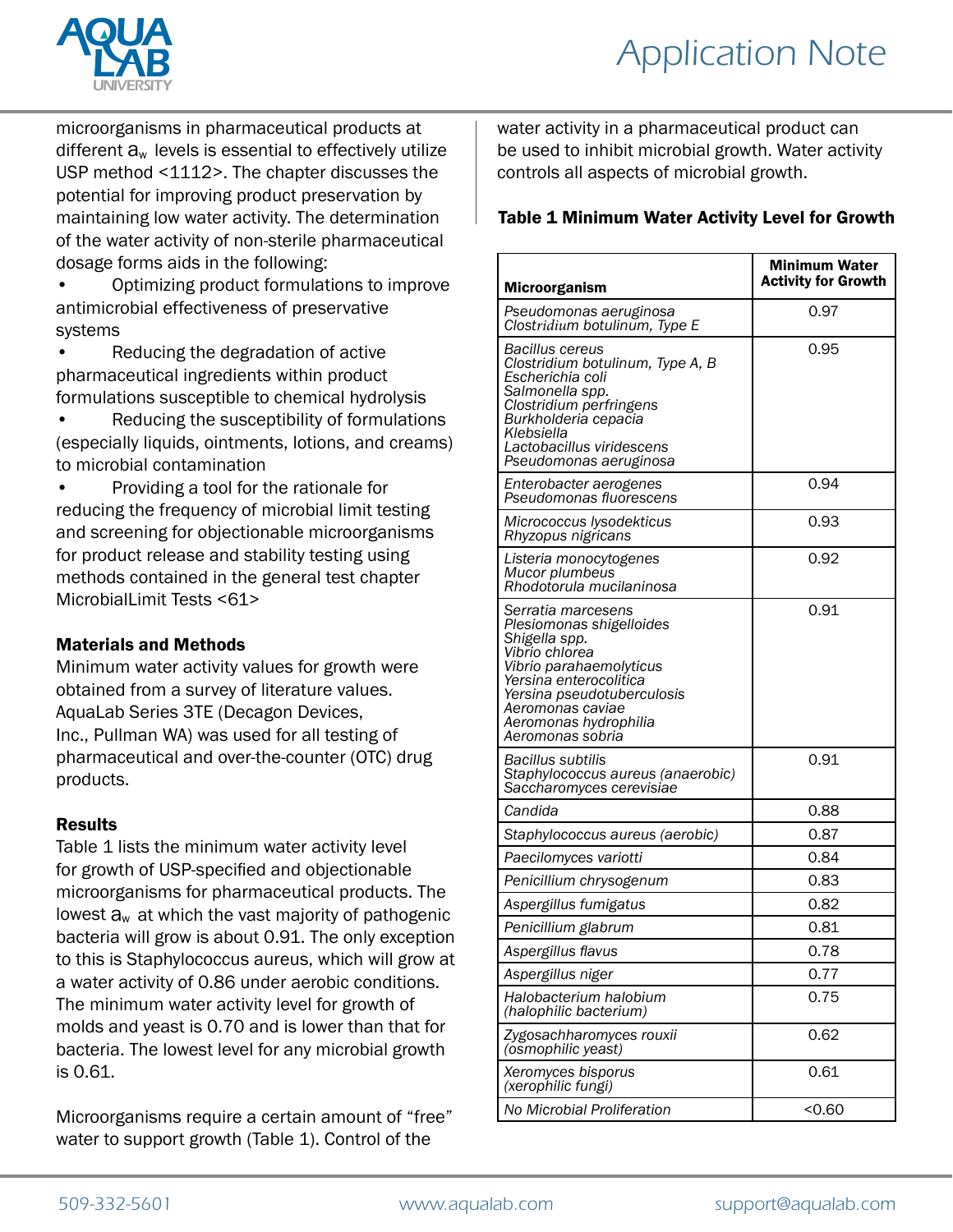

Table 1 lists the minimum water activity level for growth of different microorganisms. At water activity levels above minimal growth limits, water activity lengthens the lag phase, lowers the log growth phase, and reduces the stationary phase number of organisms. If the microorganism produces a toxin, then the toxin production will stop at a higher water activity level than growth inhibition. Low water activity also prevents spore germination if spores are present in the product. Water activity is not a kill step. Some organisms can survive for a period of time at lower water activity levels. These organisms are not actively growing, but are waiting for conditions to change (i.e. increased  $a_w$ ). Microorganisms do die at slow rates at the lower water activity levels. Thus, it is important to know or control the water activity level of pharmaceuticals.

Reduced water activity will greatly assist in the prevention of microbial contamination of pharmaceutical products, and the formulation, manufacturing, and testing of non-sterile dosage forms should reflect this parameter. When formulating drug products, the water activity should be evaluated so that the product may be self-preserving.

To lower water activity of a product, one can remove water, add ingredients, or lower the temperature. Adding ingredients such as salt, sugars, glycols, glycerin or amino acids will result in a formulation with a lower water activity that discourages the proliferation of microorganisms in the product. These added ingredients cause some of the "free" water to be "bound" and thus unavailable to the microorganisms for growth. However, there is a limit to how much of these additives one can add before it effects the taste and texture of the product.

Since different products will have different concentrations of water activity reducing ingredients and different amounts of water, each product type will have a unique water activity.

Table 2 lists the water activity values or ranges of common pharmaceutical and OTC drug products.

#### Table 2 Water Activity Values of Typical Pharmaceutical and OTC Drug Products

| <b>MAIN CATEGORY,</b>                                 | $a_w$ Value or | Source         |
|-------------------------------------------------------|----------------|----------------|
| <b>Subcategory, Item</b>                              | Range          |                |
| <b>PHARMACEUTICALS</b>                                |                |                |
| Analgesic                                             | 0.401          | $\mathbf 1$    |
| Analgesic (gelatin capsules)<br>liquid                | 0.53           | $\mathbf{1}$   |
| Analgesic (gelatin capsules)<br>gelatin               | 0.533          | $\mathbf 1$    |
| Anti-allergic                                         | 0.443          | 1              |
| Antibiotic pills (cefacilin)                          | 0.441          | $\mathbf{1}$   |
| Anti-migraine, pills                                  | 0.386          | 1              |
| Anti-inflammatory Cream                               | 0.852          | 1              |
| Anti-inflammatory Ointment                            | 0.975          | 1              |
| Anti-inflammatory Suspension                          | 0.87           | $\overline{2}$ |
| Antimicotic Cream                                     | 0.95           | $\mathbf 1$    |
| Anti-micotic Powder                                   | 0.537          | 1              |
| Aspirin                                               | 0.44           | 1              |
| Citrobioflavonoide & vit. C                           | 0.801          | 1              |
| syrup                                                 |                |                |
| Cough Drop, Liquid Center                             | 0.4            | 3              |
| Cough Suppressant                                     | 0.89           | 3              |
| Cough Syrup                                           | 0.912-0.965    | $\mathbf 1$    |
| Decongestant/Antihistamine<br>(liquid-filled capsule) | 0.45           | 3              |
| Epileptic Syrup                                       | 0.835          | 1              |
| Lactulose Syrup (laxative)                            | 0.823          | 1              |
| Laxative                                              | 0.927          | 1              |
| Menstrual pain, pills                                 | 0.459          | 1              |
| Mucolitic elixir                                      | 0.904          | 1              |
| Neurotonic Syrup                                      | 0.935          | 1              |
| Potassium gluconate, elixir                           | 0.926          | 1              |
| <b>Rectal Suppositories</b>                           | 0.29           | 3              |
| Tonic Syrup                                           | 0.95           | 1              |
| <b>Vaginal Suppositories</b>                          | 0.3            | 3              |
| Vitamin C tablets                                     | 0.33           | 1              |
| Vitamin, multivitamin tablet                          | 0.3            | 3              |
| <b>Ointments/Creams</b>                               |                |                |
| Bactericidal cream                                    | 0.841          | 1              |
| Canker Sore Gel, oral                                 | 0.86           | 3              |